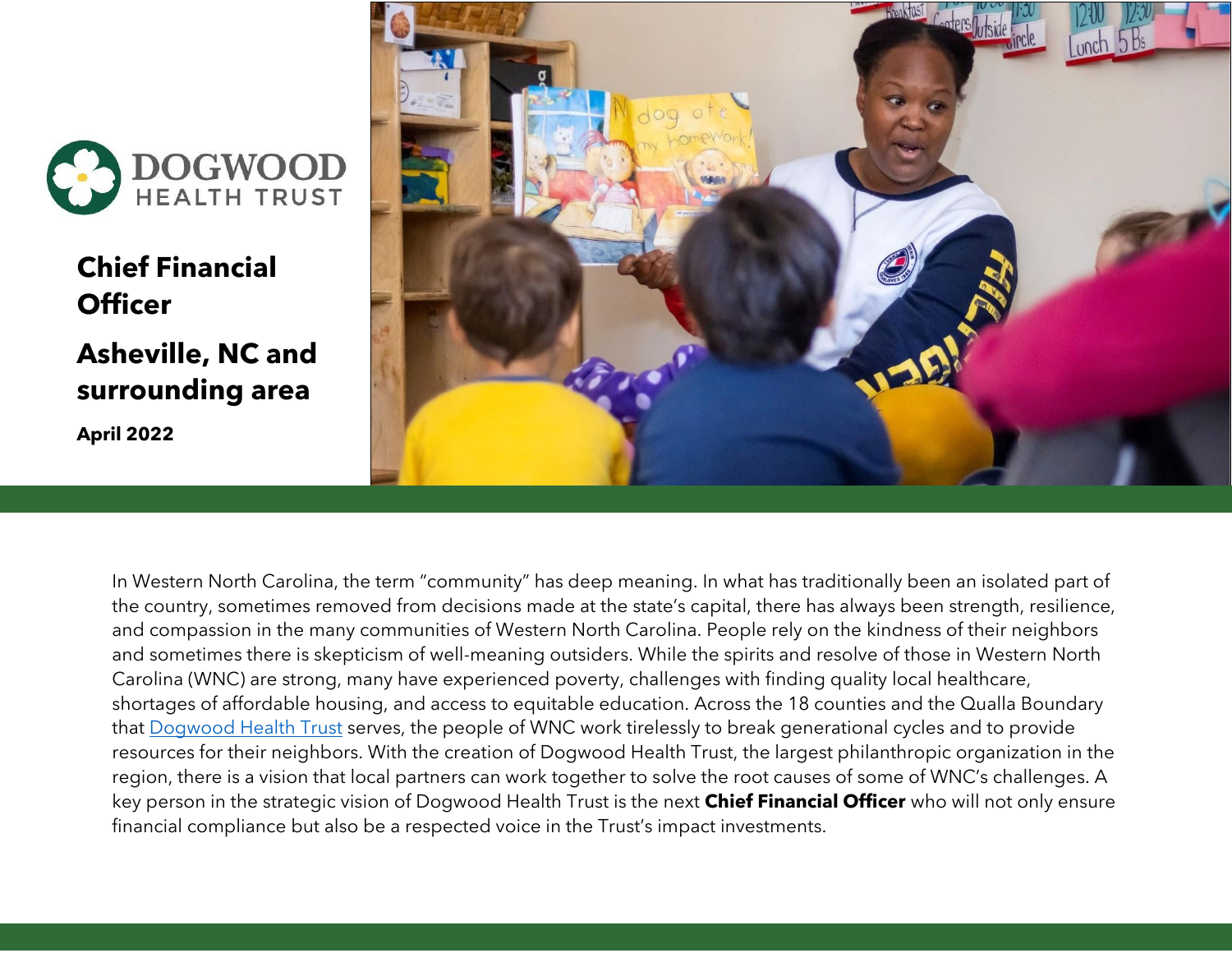# **HISTORY**

Dogwood Health Trust is a \$1.8 billion private health conversion foundation based in Asheville, North Carolina. Dogwood became operational in 2019 upon the sale of the assets of Mission Health System to HCA Healthcare. Dogwood focuses on achieving radical and equitable impact for all who reside in WNC by engaging the public, private, and nonprofit sectors together on four initiatives: Housing, Education, Economic Opportunity and Health & Wellness. These four areas align to serve the entire person. Dogwood is committed to strategies that, while emphasizing one of the four areas of impact, positively affect the other three. The conversion has opened the door to unforeseen opportunities in the region, and Dogwood's responsibility is to catalyze leaders and problem solvers, both locally and from outside the area, to improve the lives of all Western North Carolinians. Dogwood works with local leaders and community residents themselves to solve the causes of regional problems, not just the symptoms. The Chief Financial Officer (CFO) will ensure the [investments](https://report.dogwoodhealthtrust.org/welcome-2021/) made by the Trust have the greatest ROI (return on investment *and* return on impact).



The values of Dogwood Health Trust are upheld by staff and the Board of Directors, informing community engagement and philanthropic investment.

- **Compassion with Courage.** We will be bold in pursuing our commitment to the people and communities of Western North Carolina by taking smart risks and investing in opportunities for profound impact.
- **Sustainability with Integrity.** We will bring transparency and humility in stewarding resources to support and strengthen Western North Carolina for generations to come.
- **Partnering with Purpose.** We will foster collective impact by promoting collaboration and advancing shared learning.

The Chief Financial Officer, working with the Chief Executive Officer and the Board of Directors, will ensure the financial strategy of Dogwood Health Trust aligns with these values and that financial decisions are consistent with being a steward of assets that benefit all in Western North Carolina.



 Chief Financial Officer Dogwood Health Trust April 2022 Page **1** of **5**

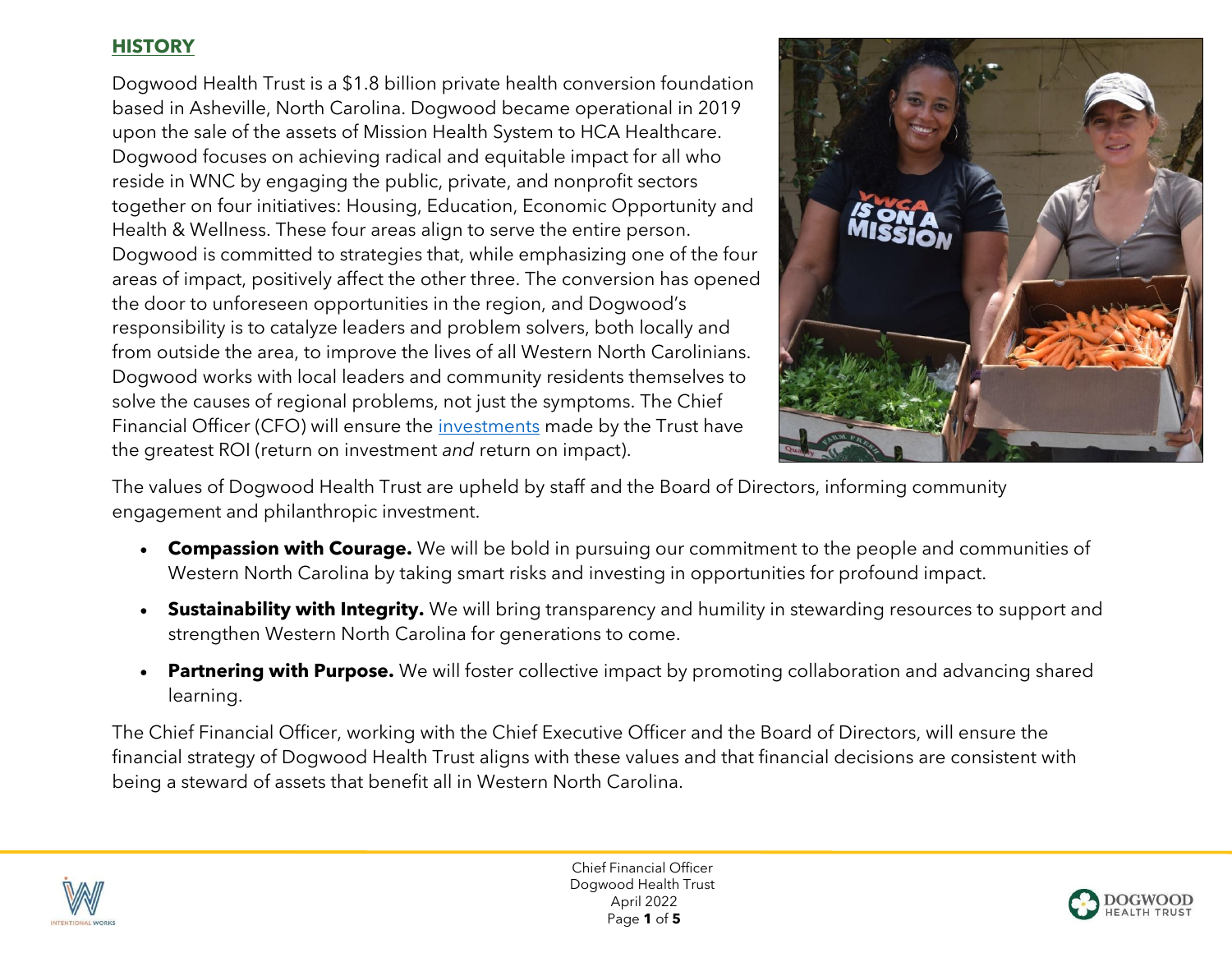# **THE MANDATE**

Reporting to the CEO, the Chief Financial Officer is responsible for helping to shape, implement and maintain strong internal financial systems as well as external financial strategies. Dogwood's CFO serves as a strategic advisor to the CEO and oversees and stewards Dogwood's financial health while maintaining external financial compliance.

The CFO will have a demonstrated understanding of similar sized non-profits and public and private funding streams and have experience in guiding decision-making and forecasting around non-profit or foundation business operations and programmatic opportunities.

# **Maintain Strong Financial Systems and Controls**



- Maintain high-quality, efficient, and effective systems and tools to support Dogwood's purpose and ensure the overall financial strength of the organization.
- Lead all aspects of financial planning, controls, and oversight including organizational and programmatic budgeting, operational and endowment accounting and reporting, 990 audit, corporate filing, and external compliance.
- Provide financial analyses and forecasts to support sound business decisions and build systems and controls for program financial resilience and integrity.
- Ensure foundation-wide compliance on a broad range of financial regulatory and compliance matters; manage internal tax audits, external reporting, and organizational risk.
- Serve as primary liaison to the following Dogwood Board of Directors Committees: Finance, Investment, and Impact Investing.

# **Operationalize Strategic Directions and Priorities**

• Assess and maintain capital structures that enable Dogwood to access new funding possibilities and partnerships, positioning the organization to create innovative programming and subsidiary entities to respond to sector opportunities and community needs.



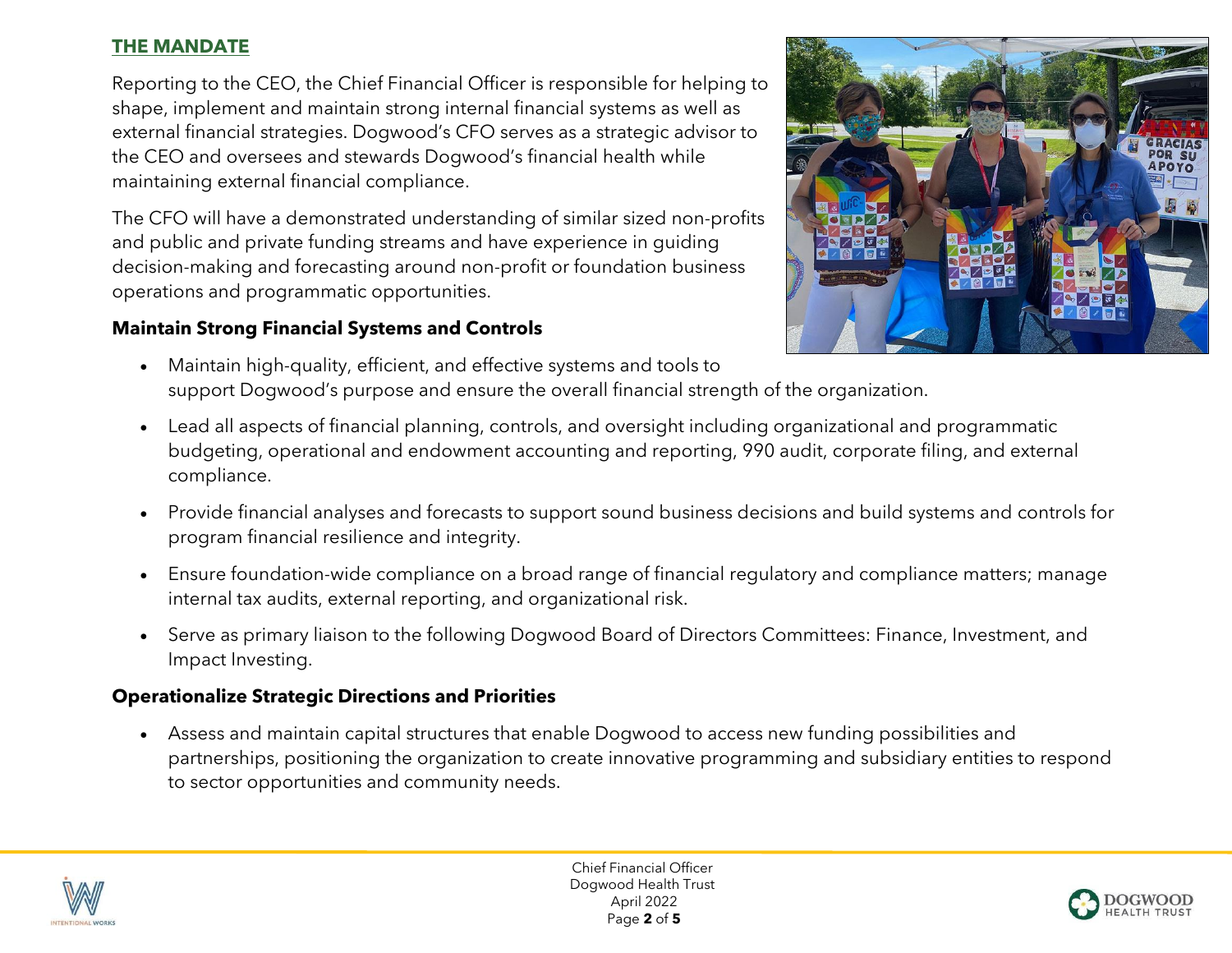- Provide thought partnership to the CEO by proactively addressing issues and strategic opportunities and making recommendations supported by rigorous financial analyses, scenario modeling, assessment of risk, and due diligence.
- Provide executive leadership for Dogwood's investment portfolio with the goal of optimizing returns and driving long-term value of the portfolio as well as overseeing, in consultation with the CEO, the Board's Investment Committee, investment firm, investment policy, asset allocation, portfolio construction and risk management.
- Provide executive leadership for Dogwood's Impact Investing portfolio by working closely with the Board's Impact Investing Committee to develop and refine Dogwood's Impact Investing strategy, policy and operational plans as well as reviewing the Mission Related Investments (MRIs) and Program Related Investments (PRIs).



- Provide leadership and guidance to Dogwood's core operations and improve processes and policies in support of Dogwood goals.
- Support compliant and timely grant making and investing in accordance with all applicable laws and regulations for a private non-profit foundation.

### **THE INDIVIDUAL**

The ideal Chief Financial Officer candidate will have at least 15 years of strategic financial management experience in an organization comparable in size to Dogwood. The next CFO will be a strategic partner to the CEO and to the Board of Directors, competent in investment oversight and reporting on substantial financial assets comparable to Dogwood's endowment. The CFO will understand the four areas of impact of Dogwood investments and will work to be a leader and mentor to the Impact team, helping to strengthen the Impact team's understanding of strategic investment opportunities.

The Chief Financial Officer will have an undergraduate degree in relevant area of study and will ideally have a graduate degree and/or professional certifications.



 Chief Financial Officer Dogwood Health Trust April 2022 Page **3** of **5**

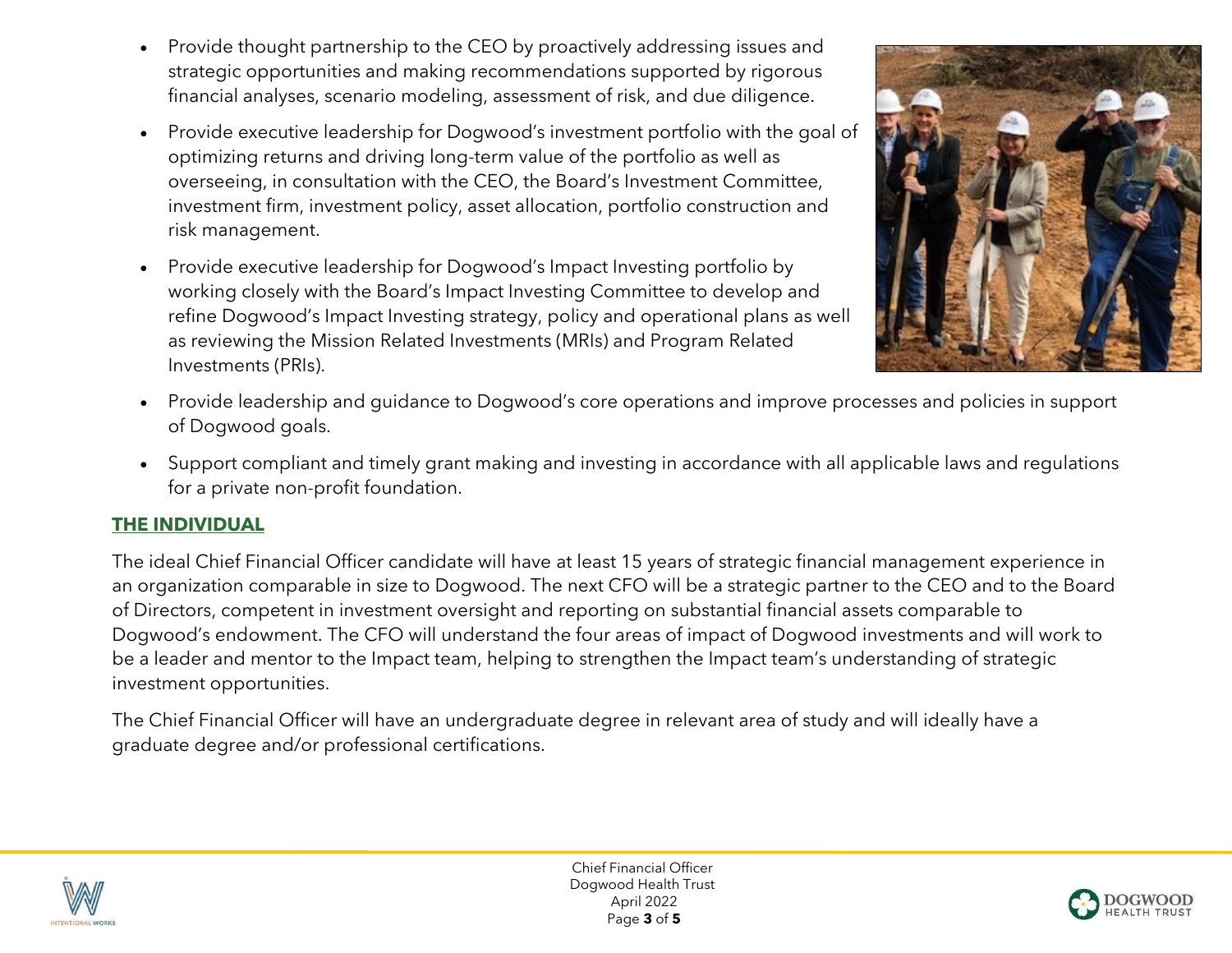The next Chief Financial Officer

- Shows success in building or maintaining financial infrastructure, systems, and policies in an organization of similar size/scope;
- Has the ability to develop a clear and strategic operational vision;
- Is adept at synthesizing information and translating vision into action steps for the short and long term;
- Demonstrates strong knowledge and skills related to financial accounting and reporting standards as defined by the Financial Accounting Standards Board or equivalent entities;
- Demonstrates strong experience in managing investment portfolios and effectively managing relationships with investment



consultants and asset managers; Excels in mentoring, managing, training, developing, and directing finance and accounting staff and functions; leads strategically and through professional engagement, developing and retaining a high-functioning finance and accounting team;

- Consistently motivates staff to achieve goals through individual and team supervision, performance management, coaching, and professional development;
- Communicates effectively based on the specific circumstances, such as coaching employees, facilitating meetings, conducting training or educational sessions, delivering formal presentations, or conveying complex information to senior leadership and other audiences.

# **ORGANIZATIONAL STRUCTURE**

The Chief Financial Officer reports to the Chief Executive Officer. The CFO leads a team of five with partnerships with other senior leadership. The CFO also serves as the liaison to three committees made of members of the Board of Directors.



 Chief Financial Officer Dogwood Health Trust April 2022 Page **4** of **5**